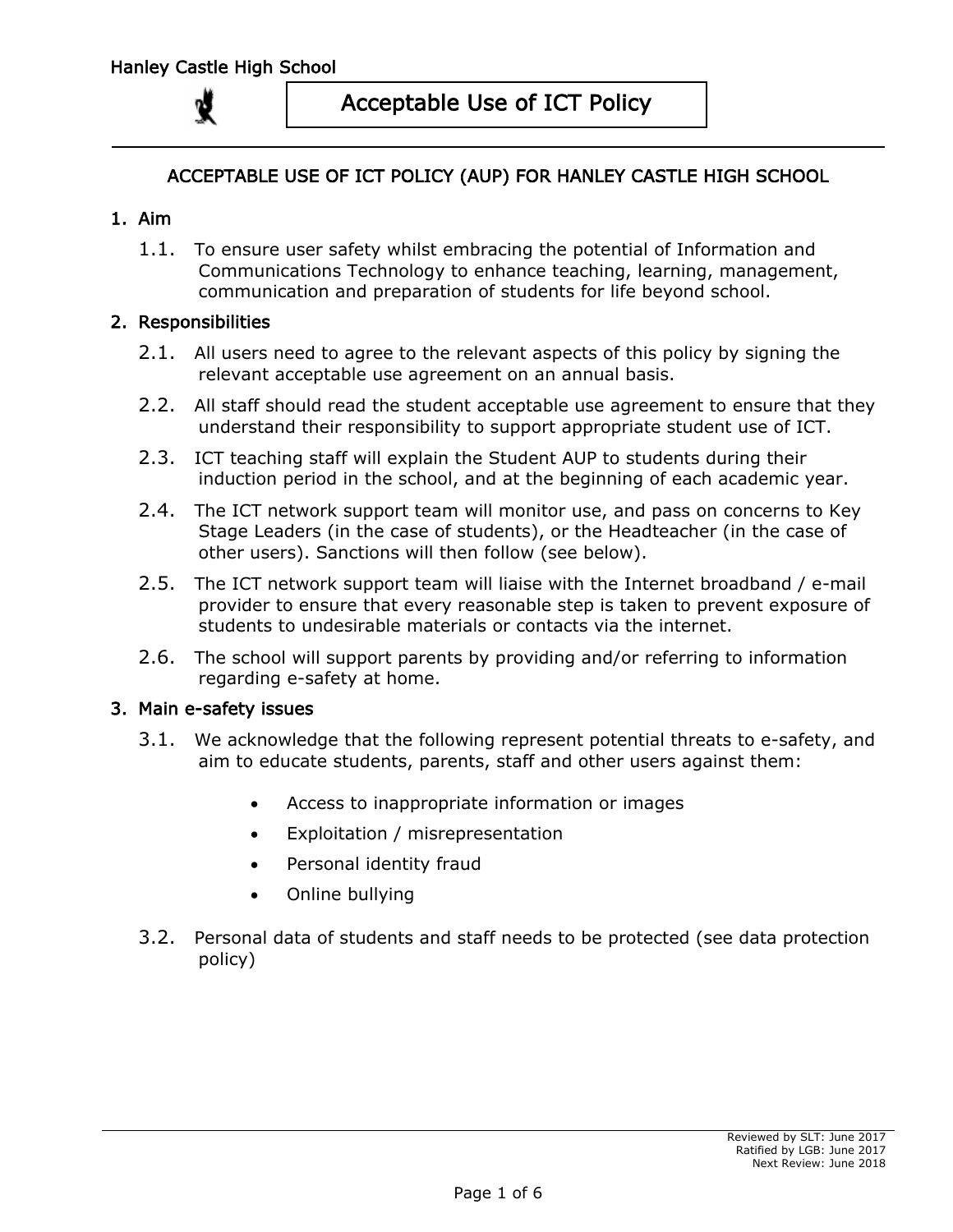### 4. Sanctions

- 4.1. Students who deliberately fail to abide by the acceptable use code will be sanctioned appropriately. This may include one or more of:
	- Verbal discussion and warning from a teacher, Form tutor or Key Stage Leader.
	- Telephone conversation or meeting with parents / carer.
	- Letter to parents / carer.
	- Ban from using the network for a fixed period.
	- Detention
	- Further sanction in line with the school positive behaviour management policy if the nature and impact of the breach is deemed to be significant.
- 4.2. Other users who deliberately fail to abide by the policy will be sanctioned by the Headteacher. Incidents of unacceptable use will be treated as a disciplinary issue. If abuse is found to be repeated, flagrant or habitual, the matter will be treated as a serious disciplinary issue.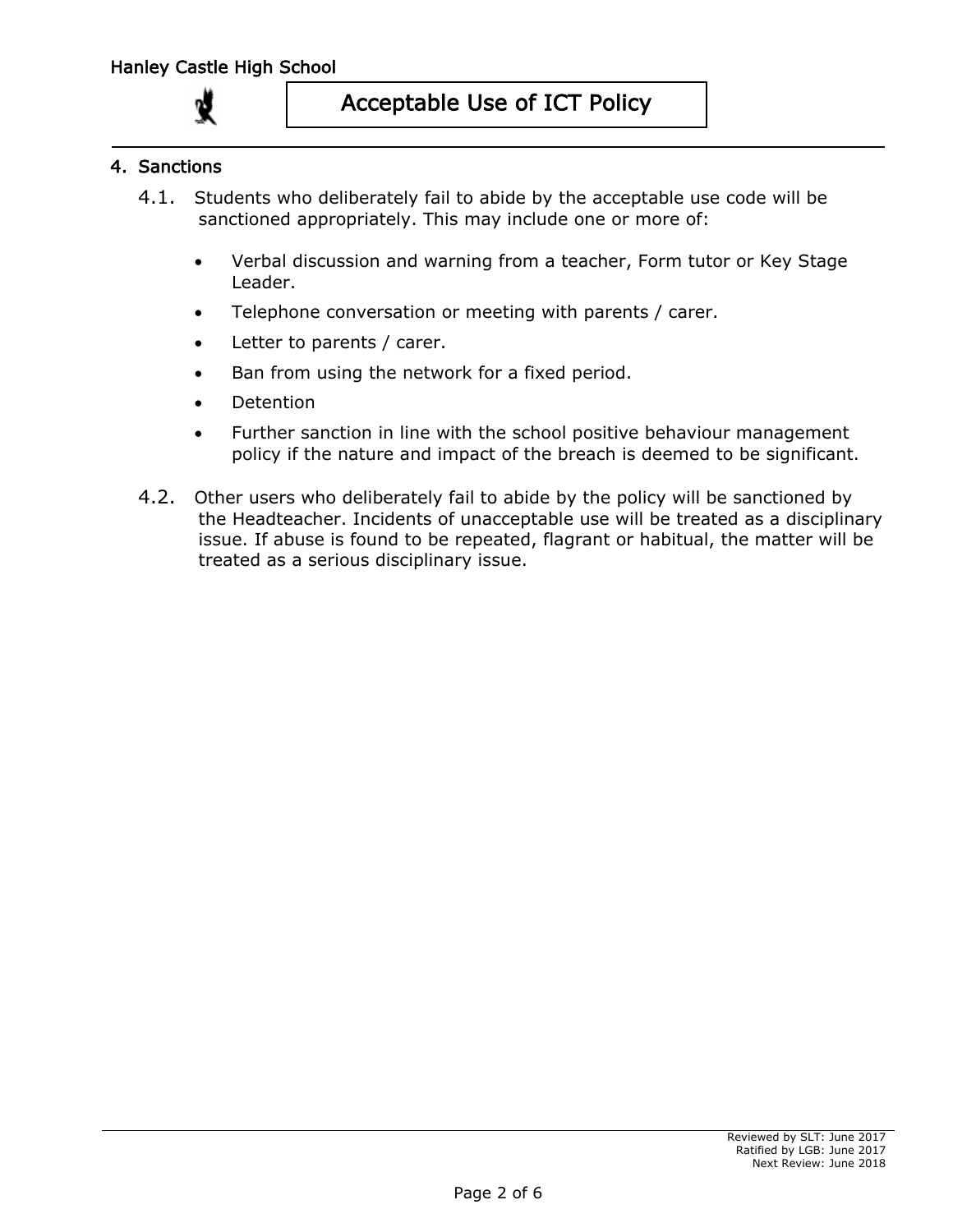## STUDENT ACCEPTABLE USE AGREEMENT

This code of conduct applies at all times, in and out of school hours, whilst using school equipment. It also includes any occasion when you are permitted to use your own mobile device in school time (this applies particularly to Sixth Form students).

The School Network/Frog, school e-mail and Internet access will be provided for you to undertake work, conduct research and communicate with others but only on the understanding that you agree to follow this code.

This code of conduct is not intended to be exhaustive. At all times you should use the Internet in an appropriate and responsible manner

### 1. Protect Yourself:

- To ensure the safety of my work, and to ensure that I am not accused of inappropriate actions taken by somebody else:
	- $\circ$  I will only log on with my own user name and password
	- $\circ$  I will not share my passwords with anyone else.
	- $\circ$  I will always log out when I have finished my session, and will not leave a computer unattended whilst I am logged on.
- I will not give out any personal information such as name, phone number or address to strangers. I will not arrange to meet someone without first discussing this with my parents/carer. Anyone pretending to be someone else may not have your best interests at heart.
- I will report any aggressive or inappropriate behaviour directed at me.

### 2. Respect Yourself:

- I will be responsible when using the Internet, including what I access and the language that I use.
- I will not share or upload any inappropriate personal information about myself. This applies to images of myself that could be considered inappropriate by the school, and that I could later regret (including "sexting").
- I will not take information off the internet and pass it off as my own work.

### 3. Respect Others

- I will make sure that all communication with others is respectful.
- I will not deliberately browse, download, upload or forward material that could be considered inappropriate by the school that is offensive or illegal. If I accidentally come across any such material I will report it immediately to a teacher.
- I will not attempt to access any part of the network that is not designed to be accessed from my own personal logon (including other users' work areas), and will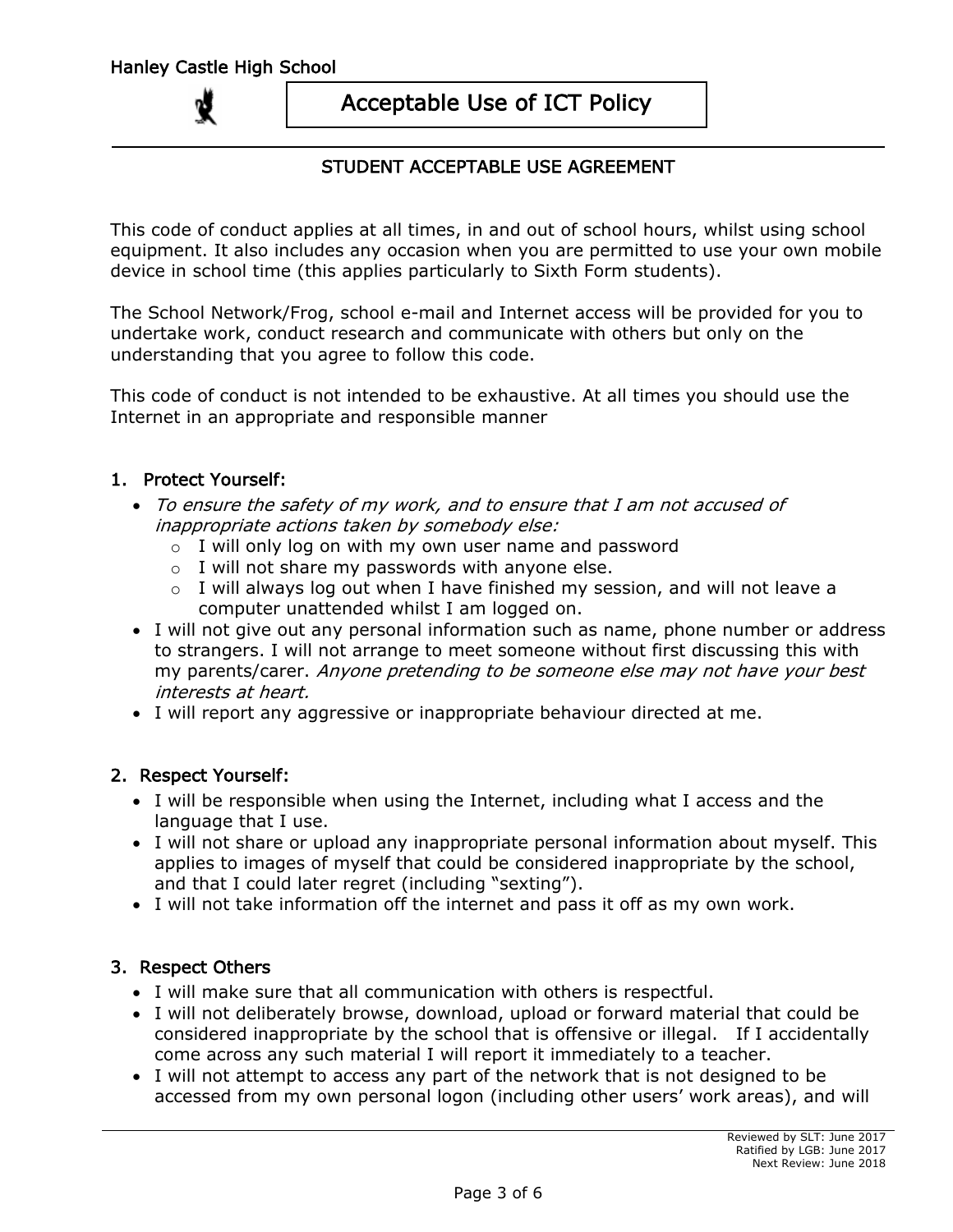immediately report any instance where I have gained access to a restricted area.

### 4. Protect Others

- I will not distribute images of students or staff outside the school network.
- I will ensure that my online activity, both in school and outside school, will not cause my school, the staff, students or others distress or bring the school into disrepute.
- I will not photograph or film others without their permission. I will not forward images or movies of others if they are sent to me, and will report these to the Key Stage Office.

#### 5. Protect the school network

- Generally users must only use a school e-mail address in school. (This is to protect against viruses and to ensure appropriate filtering of content). If I need to use an alternative e-mail account I will first have this approved by the school IT team.
- I will not download or install software (such as games, screensavers etc) on school technologies.
- I will not download music or other media in a manner that violates their licences.
- I will not attempt to bypass the internet filtering system, e.g. by setting up or using proxy bypass software or sites.

I understand that all my use of the Internet and other related technologies can be monitored and logged and can be made available to my teachers and parents/carer.

I understand that these rules are designed to keep me safe and that if they are not followed, school sanctions will be applied and my parent/carer may be contacted.

#### Student signature

I agree to follow the eSafety rules and to support the safe and responsible use of ICT at Hanley Castle High School.

Student Name (block capitals) ………………………………………….

Student Signature……………………………………………………………….

Tutor Group …………………………………. Date ………………………………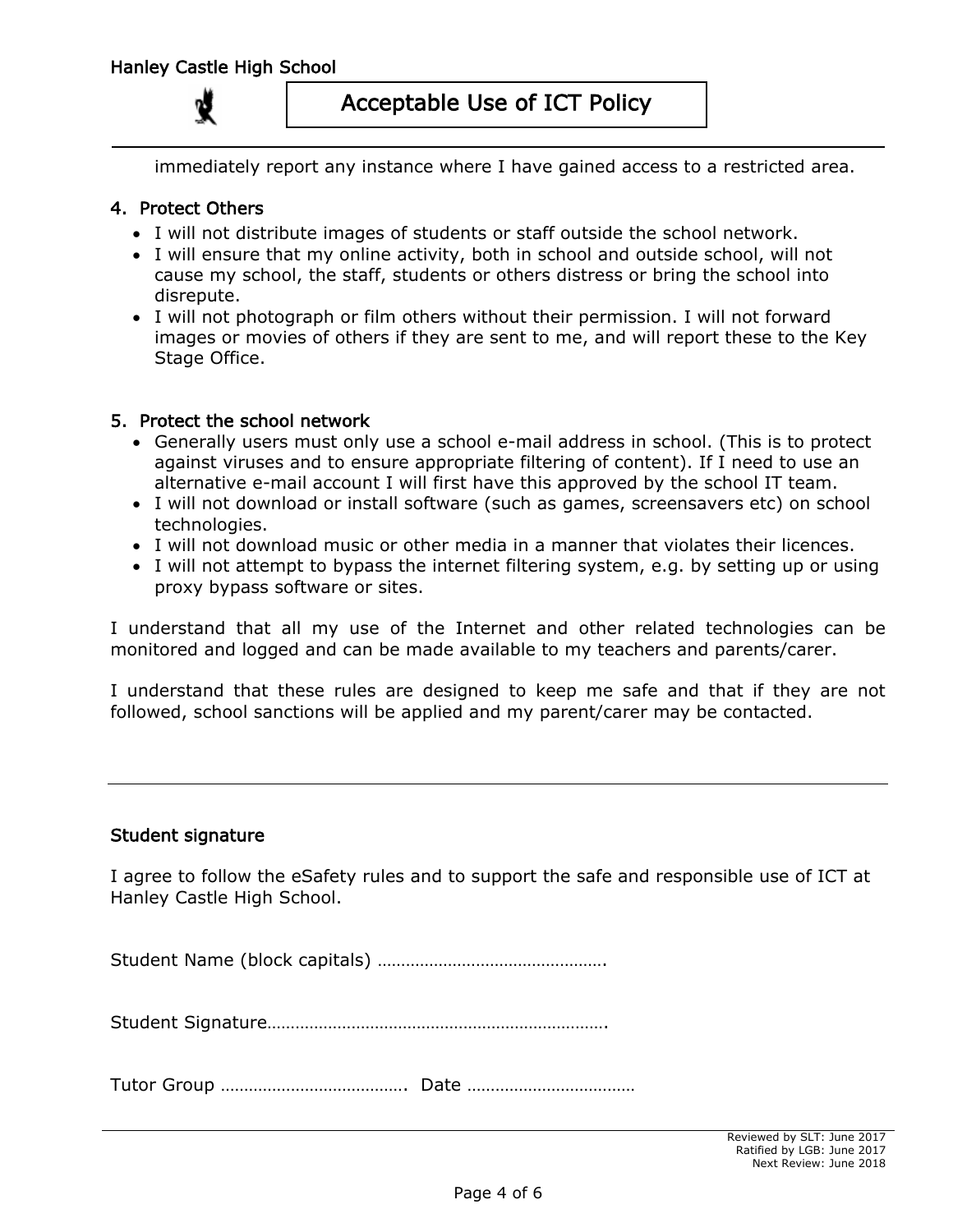## STAFF, GOVERNOR & VISITOR ACCEPTABLE USE AGREEMENT

ICT (including data) and the related technologies such as e-mail, a VLE and the internet are an expected part of our daily working life in school. This agreement is designed to ensure that all staff are aware of their professional responsibilities when using any form of ICT.

All staff are expected to sign this agreement and adhere at all times to its contents. Any concerns or clarification should be discussed with Rob Johnston (Deputy Head) or the school's Business & Finance Director.

#### I agree that:

- I will only use the school's email / Internet / Intranet / Learning Platform and any related technologies for professional purposes or for uses deemed 'reasonable' by the Head or Governing Body. A reasonable use is defined as one that is not inappropriate, not offensive and not illegal [please ask for further clarification if required].
- I will comply with the ICT system security and not disclose any passwords provided to me by the school or other related authorities.
- I will not disclose my personal password to other users, and will not allow students to access the network, VLE etc using my logon details.
- I will ensure that all electronic communications with pupils and staff are compatible with my professional role, ensuring my responsibility for safeguarding of students at all times.
- I will not give out my own personal details, such as mobile phone number and personal email address, to pupils. However, an exception to this might be in the case of a school trip where the trip leader might choose to provide parents and students a mobile phone number for emergency contact.
- For the purposes of school business I should only use the approved, secure e-mail system, the VLE or SIMS messaging. If the limitations of the school e-mail system prevent effective communication with students or external partners then the use of an external e-mail system must first be approved by the network manager. Private e-mail addresses must never be used for communication with students or parents. This is to safeguard staff from inappropriate / offensive material and from possible allegations, and to safeguard the school network from unfiltered sources.
- I will ensure that the language used in electronically communicated messages cannot be misinterpreted to cause offense.
- I will not open any e-mail or attachments that are from an unidentified source, as these could contain viruses that could jeopardise the network.
- I will not browse, download, upload or distribute any material that could be considered offensive, illegal or discriminatory.